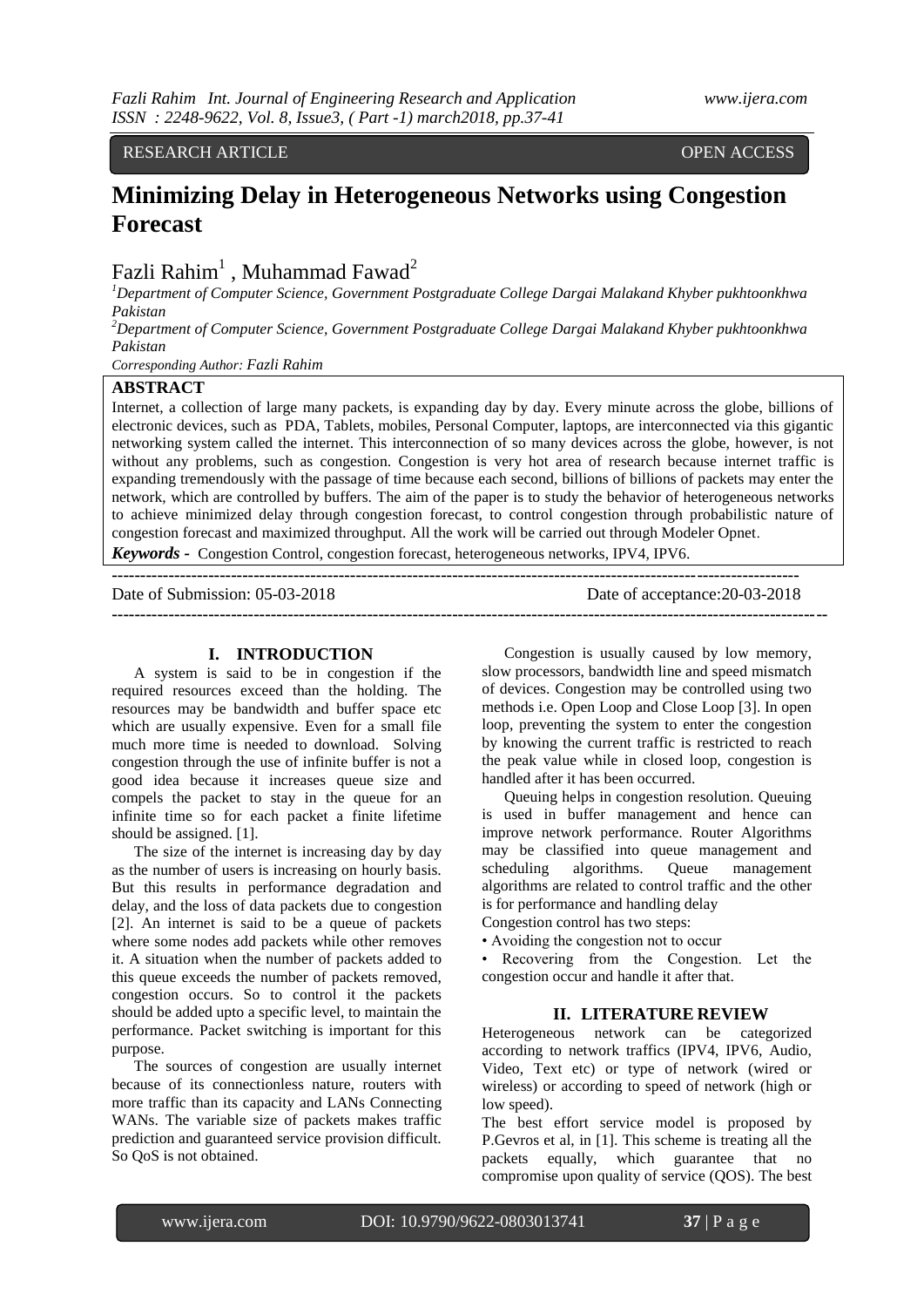effort model has operational specification and expected that packet should be delivered while keeping congestion levels low. In this paper most of the mechanisms for congestion controls are routerbased which were almost in the perspective of guaranteed real time and QoS traffic. There has been too little research in the best effort service framework, so there is a general misunderstanding that the router only implements FIFO queues for best effort service model. If other mechanisms of queues are appropriately used, they would give good result having lower delays without affecting QoS. The authors expect that their use can significantly develop the best effort service model.

Endpoint Admission Control is discussed by Ayalvadi J. Ganesh et al, in [4]. Schemes like virtual-queue marking [5], random-early marking [3] and tail drop [6] are considered to determine probing duration for better utilization and QoS. Early marking demands fewer probes packets while tail drop requires a large number of probe packets.

B. Subraman and T. Karthikeyan proposed in [6] that the cause of packet loss in a network may be either transmission errors or cause congestion. TCP's congestion control handles this problem by just discarding the packet with no acknowledgement. It treats all packets fairly by equally distributing the available bandwidth among the packets. TCP can adjust the data rates in case of congestion, but a non TCP network continue to work with the same data rate hence causing unfairness and starvation. There is a need of non TCP traffic to be TCP friendly. Congestion control protocol may be classified as Window based, Rate Based, Single Rate and Multirate congestion control protocols.

Ao Tang et al, proposed a design mechanisms for improving optimality and stability. Through simulation, they conclude the behavior of heterogeneous network and its equilibrium property. Router parameter and bandwidth allocation are separated. In the proposed algorithm the parameter works on slow time scale. Existing protocol deploy the new method incrementally to adopt slow time scale [7].

A Multimodal Control Protocol (MCP) is introduced by Maxim Podlesny and Sergey Gorinskyc [8] for reducing packet loss across the link. In this model host and routers take part in explicit communication. In its fair state, MCP shows stable transmission, for which it enables a flow of control mechanism. MCP uses rate-based control and adjusts uniform timing to achieve this goal.

I.Psarras et al, presented in [9] that TCP has some problems while working with wireless networks such as packet loss (which is due to fading channel). So the rules of wired networks for congestion control can't be employed in wireless networks. Generally, TCP implements fairness,

performance and congestion control. These goals are achieved through adjusting congestion window, decreasing contention level, stopping transmission during handoff event and for fading channel adjusting congestion window. Two other factors that are added in this paper are Error Recovery Mechanism and Contention Estimation. In Error Recovery Mechanism, the probe cycle will not over until the sender can produced measurements of two consecutive RTT. If contention is observed then the "Immediate Recovery" strategy is called, otherwise the available bandwidth is used. In Contention Estimation, if there is high level of contention in congestion then for every RTT a congestion predictor is calculated by TCP Probe. If the predictor is high than the threshold, TCP Probing [10, 11] does not enter into probe cycle, instead a slow start strategy TCP-Reno [12] is applied. The solution proposed in this paper doesn't consider optimization.

Yao-Nan Lien et al, discussed in [13] that the main cause of congestion is due to the unawareness of the sender about the capacity of the network. Congestion may be managed by the TCP at the terminal node. This paper presents a program called "TCP Muzha" where router sends its status information to the sender so that they may control their data rates. Also a multilevel data handler is used to control data rates. TCP Muzha performs more efficiently than other TCP. Fairness is the main problem that was not handled in this paper. There is also a need of synchronization enhancement.

In a multi-user network, End-to-End congestion control is presented by K.Winstein and H.Balakrishnan in [14]. Instead of handling congestion directly they designed a program which is called "Remy" that generates algorithms to control congestion at the endpoints. This program provides high throughput and low delay. "Remy" has the ability to generate algorithms both for data and cellular networks.

Z. Ding et al presented in [15] that Quality of service (QoS) and Radio resources are basically provided by common Radio Resources management (CRRM), which works by the support of RAT (Radio Access Technologies).The fitting of incoming call into the heterogeneous network as well as its identification is one of the main function of RAT.

Jyun-Siou Fa et al presents congestion control algorithm which identify wireless errors from congestion errors and adjusts congestion windows and slow start threshold properly. It has more fairness and better utilization in bottleneck link. The weakness of this paper is extra load for setting the threshold [16].

### **OBJECTIVES**

The aim of this research is: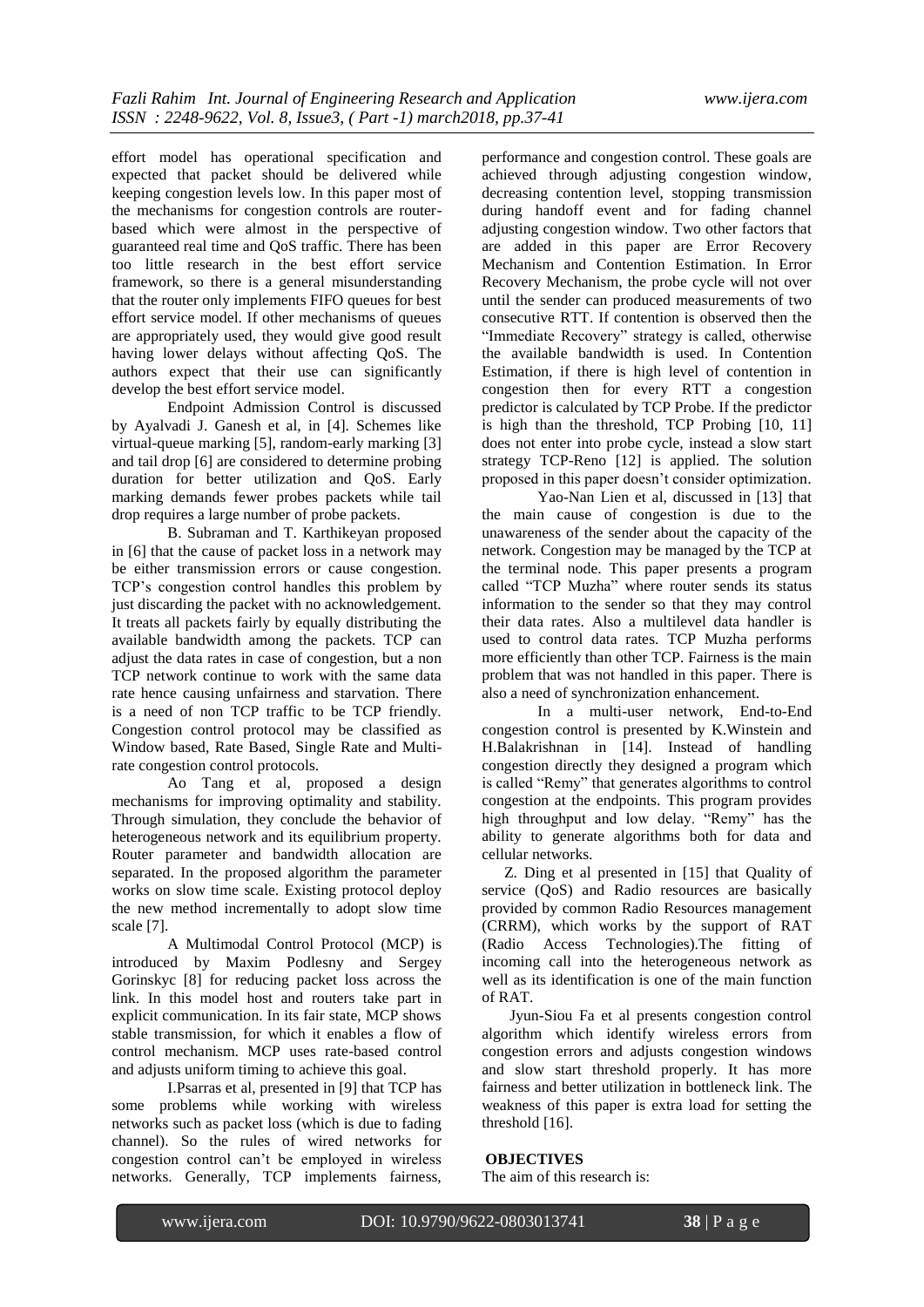- 1. To examine the behavior of heterogeneous networks that will involve the communication between different networks under overloaded traffic conditions.
- 2. To control congestion through probabilistic nature of congestion forecast.
- 3. To minimize end to end delay through congestion forecast which maximize throughput.

A scenario consists of routers and source node (traffic generator by using ping command continuously). We consider a single link of fixed bandwidth capacity i.e. 10 Mbps. The conditions for the scenario are that SNMP protocol are enabled and the time limits for congestion are defined. When keeping extra traffic on router determining probability for congestion forecast.

#### **NARRATIONS & ASSUMPTION**

A model consisting of a set of L links, indexed by L1, L2, L3…….Ln with fixed finite capacity C, P denotes the packets and Pn denotes total number of packets. The set of links used by source node  $(i, i)$  is denoted by  $L(j, i)$  where j & I represents the source and sink and the total number of sources by

$$
Sn = \sum j Sj.
$$

#### **NETWORK MODEL**

The system we selected has finite population of P packets each with an arriving parameter  $λ$ , m-servers each with parameter  $μ$ and finite storage. The total number of packets in the system is no more than K.

When  $M \ge k \ge m$ , packets arriving to find k already in the system are "Lost" and return back to the arriving state as if they had just completed service.

In this model the arrival and service process will be  
\n
$$
i'_{K} = \begin{cases} \lambda(M - k) & 0 \le k \le K - 1 \\ o & otherwise \end{cases}
$$

I. 
$$
\mu_k = \begin{cases} k\mu & 0 \le k \le m \\ m\mu & k \ge m \end{cases}
$$

For this model, we have two regions. First for the range

 $0 \leq k \leq m-1$ . The probability for this region will be:

$$
P_k = p_0 \left(\frac{\lambda}{\mu}\right)^k \binom{M}{K} \quad 0 \le k \le m-1
$$
  
............(1)

The second region we have  $m \le k \le K$ we have

$$
Pk = p_0 \left(\frac{\lambda}{\mu}\right)^k \left(\frac{M}{K}\right) \frac{k \cdot \mathbf{I}}{m \cdot \mathbf{I}} \Big|_{m-k}
$$

………………. (2)

Now combined both the probabilities from equation 1 & equation 2

$$
P(k) = \sum_{i=1}^{n} P_k \qquad k = 0, 1, \dots, n
$$

#### **III. FIGURES AND TABLES**

The queuing delay is least for IPV6 router B, which also provides tunneling mechanism as shown in the Figure 1. In IPV4 pure environment queuing delay is highest indicated for both router A and C. The average value of queuing delay in IPV6 only environment is also at least value in comparison to router B. This establishes that IPV6 packet provides lesser congestion in path and tunneling mechanism has least effect on congestion.



Figure 2 shows the overall packet drop (blue curve) in network, packet drop in tunnel and packet drops at individual routers. Router A traffic drop is similar to all other routers in IPV4 environment, but when its packets are routed to IPV6 (tunnel), the packet drop is the least. Figure 2 also shows that packet drops for IPV4 is similar at all routers, but is much smaller when packets are routed for IPV6 environment.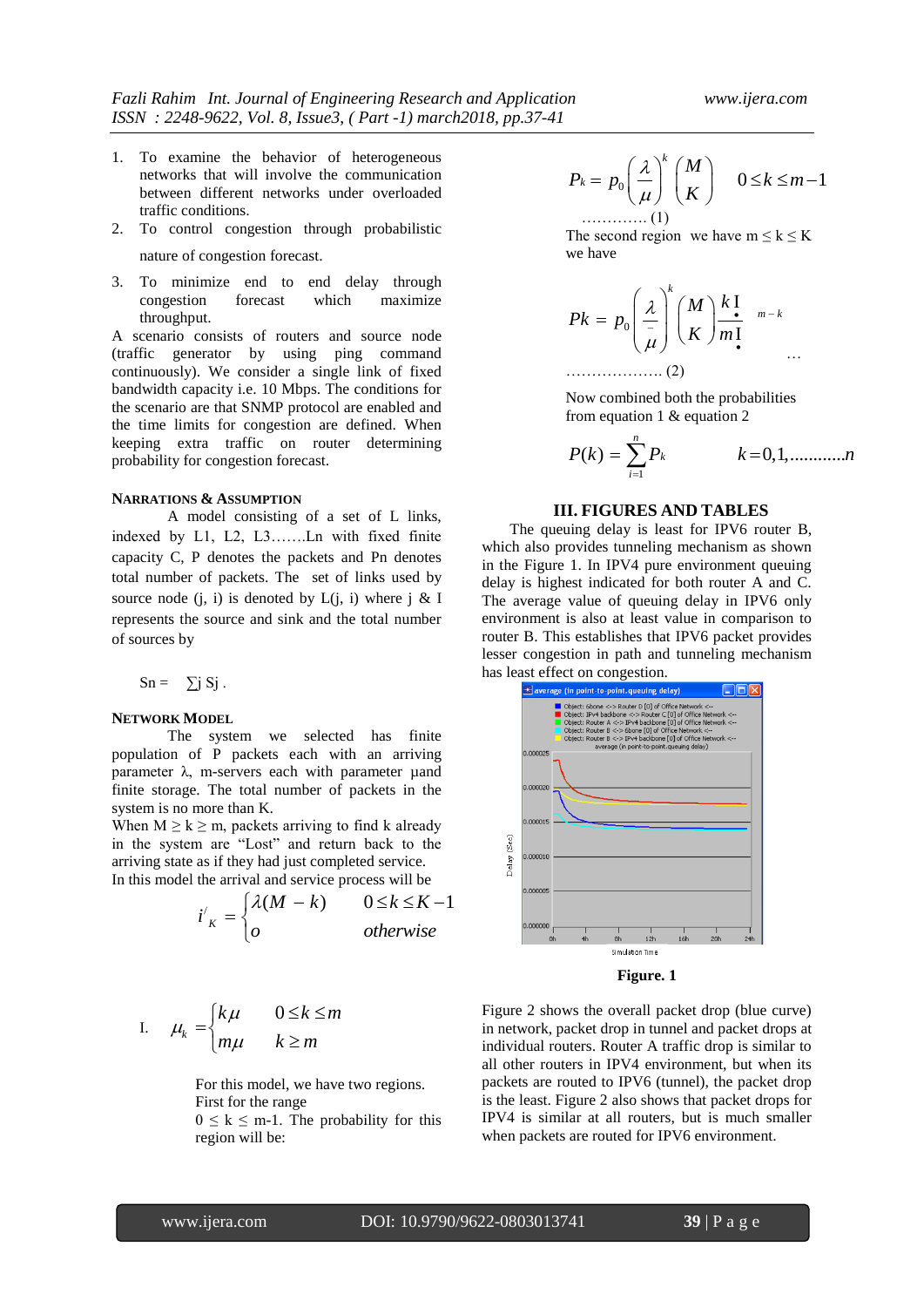

# **IV. CONCLUSION**

The queuing delay for Router B to 6bone is lesser by 23% while the throughput for the same is highest in the network. This establishes that IPV6 packet provides lesser congestion in path and tunneling mechanism has least effect on congestion, while the packet drops for IPV4 is similar at all routers, but is much smaller when packets are routed for IPV6 environment.

The future direction will be focused on developing genetic algorithm that has probabilistic nature for congestion avoidance.

#### **REFERENCES**

- [1]. P.Gevros, J. Crowcroft, P.Kirstein, and S.Bhatti "Congestion Control Mechanisms and the Best Effort Service Model" IEEE Network, 2001
- [2]. Jacobson, Van. "Congestion avoidance and control" ACM SIGCOMM computer communication, Vol. 18. No.4. ACM,1988.
- [3]. Shakeel Ahmad, Adli Mustafa, Bashir Ahmad, Arjumand Bano and Al Sammarraie Hosam "Comparative study of congestion control techniques in high speed knetworks", IJCSIS, Vol. 6, No.2, 2009.
- [4]. Ayalvadi J. Ganesh, Peter B. Key, Damien Polis, and R. Srikant, "Congestion Notification and Probing Mechanisms for Endpoint Admission Control", IEEE/ACM TRANSACTIONSk ON NETWORKING, VOL. 14, NO. 3, JUNE 2006
- [5]. Kunniyur, S. S., Srikant R., "An adaptive virtual queue(AVQ) algorithm for active queue management", IEEE/ACM Transactions on Networking, 2004
- [6]. [6] B. Subramani, Dr.T. Karthikeyan "A Review on Congestion Control" IJAR in Computer and Communication Engineering Vol.3 Issue 1, January 2014.
- [7]. [7] Ao Tang, Xiaoliang Wei, Steven H. Low, Chiang, "Equilibrium of<br>Congestion Control Heterogeneous Congestion Control
- Optimality and Stability" IEEE/ACM, 2010.<br>[8] M. Podlesny and S. Gorinsky  $[8]$ .  $[8]$  M. Podlesny and S. "Multimodal Congestion Control", INFOCOM/IEE MO 63130-4899, USA, 2007.
- [9]. [9] I.Psarras, L.Mamatas and V.Tsaoussidis "Shaping TCP Traffic in Heterogenious Networks" 2004.
- [10]. [10] V.Tsaoussidis, H.Badr, "TCP Probing: Towards an Error Control Schema with Energy and Throughput Performance Gains" The 8th IEEE Conference on Network Protocols, ICNP 2000, Japan Nov. 2000.
- [11]. [11] V.Tsaoussidis and A.Lahanas, "Exploiting the Adaptive Properties of a probing Device for TCP in Heterogeneous Networks", The Journal of COMCOM, Elsevier Science, PP 177-192, Volume 26 Issue 2, Feb. 2003.
- [12]. [12] V.Akhila Reddy, D.Jamuna, L.Haritha and G. Rakesh Reddy "Analysis and study of Host to Host Congestion Control for TCP", IJCSIT, pp. 4913-4916, Vol.3 Issue 4, 2012. [13] Yao-Nan Lien, Yung-Bing Chung "Design of TCP Congestion Control Techniques by Router-Assisted Approach" 12th Mobile Computing Workshop. 2006.
- [13]. [14] K.Winstein and H.Balakrishnan "TCP ex Machine: Computer-generated congestion<br>control" ACM SIGCOMM Computer control" ACM SIGCOMM Computer Communication, Vol. 43. No. 4. ACM, 2013.
- [14]. [15] Zhixiong Ding, Xingjun Wang and Wenming Yang, "A Dynamic Load Balancing Algorithm in Heterogeneous", 7th International Conference on Intelligent Systems, Modelling and Simulation, 2016.
- [15]. [16] Jyun-Siou Fan, Sheng-shuen Wang, Hsu-Feng Hsiao "*Wireless-Aware Congestion Control for Transmission over Heterogeneous Networks*" Proceedings of ICWN / World Comp, 2014

Fazli Rahim has completed his MS(IT) Degree from



IM/Science (Institute of Management & Sciences Hayatabad Peshawar in 2012. Currently engaged as Lecturer of Computer

Science in GPGC Dargai and supervising IT Projects at graduate level, and my interests of research in Wireless Sensor Network, IPV4 to IPV6 transitions using tunneling and IOT.